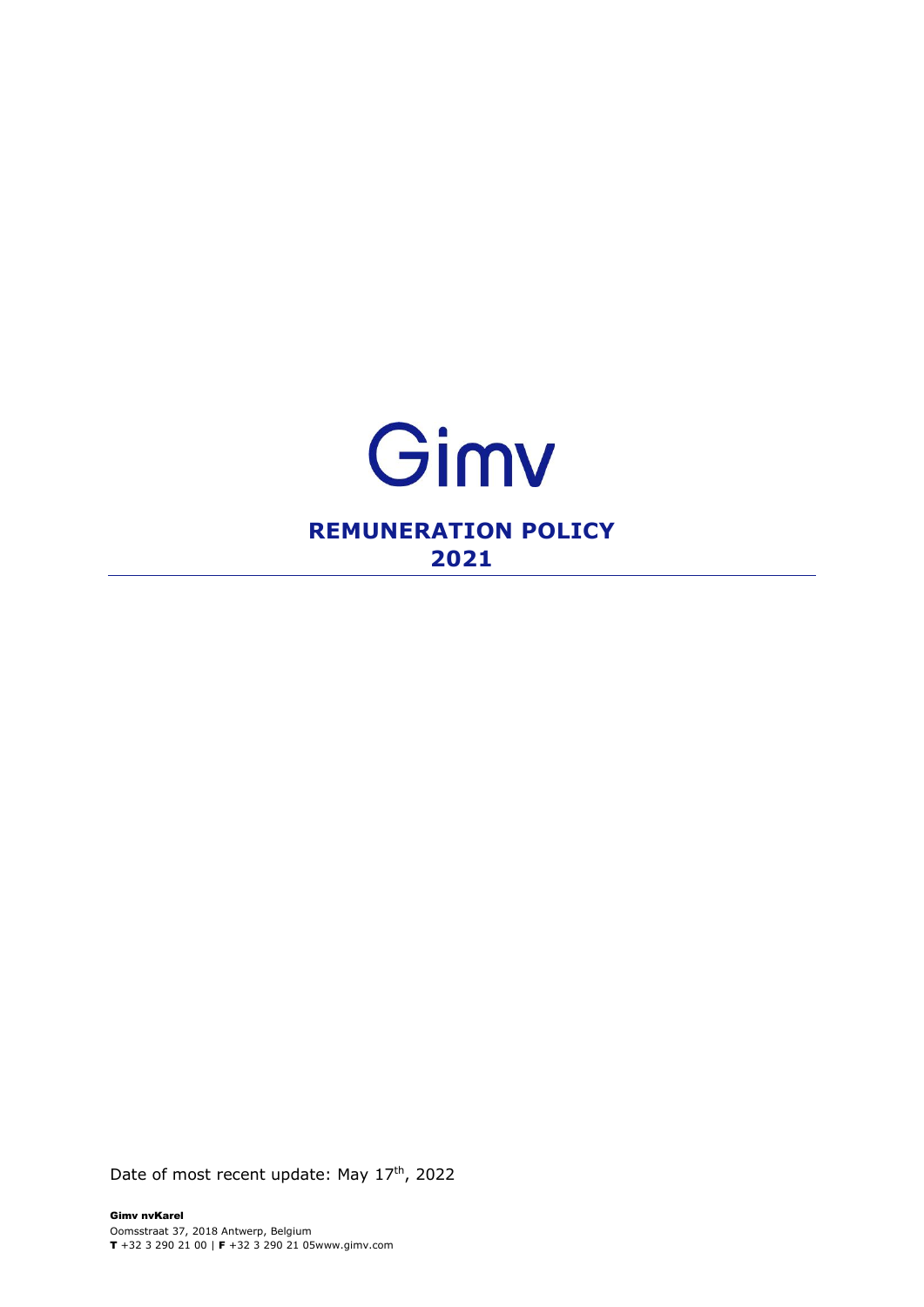#### **Table of contents**

| 1.    |                                                                |  |
|-------|----------------------------------------------------------------|--|
| 1.1.  |                                                                |  |
| 1.2.  |                                                                |  |
| 1.3.  |                                                                |  |
| 2.    |                                                                |  |
| 2.1.  |                                                                |  |
| 2.2.  |                                                                |  |
| 2.3.  |                                                                |  |
| 2.4.  |                                                                |  |
| 2.5.  |                                                                |  |
| 3.    |                                                                |  |
| 3.1.  |                                                                |  |
| 3.2.  | Contribution to the business strategy, long-term interests and |  |
| 3.3.  |                                                                |  |
| 4.    |                                                                |  |
| 4.1.  |                                                                |  |
| 4.2.  |                                                                |  |
| 4.3.  | Relationship to the employees' pay and working conditions 10   |  |
| 4.4.  |                                                                |  |
| 4.5.  |                                                                |  |
| 4.6.  |                                                                |  |
| 4.7.  |                                                                |  |
| 4.8.  | Benefits in kind and other remuneration components  14         |  |
| 4.9.  |                                                                |  |
| 4.10. |                                                                |  |
| 4.11. |                                                                |  |
| 5.    |                                                                |  |
| 6.    |                                                                |  |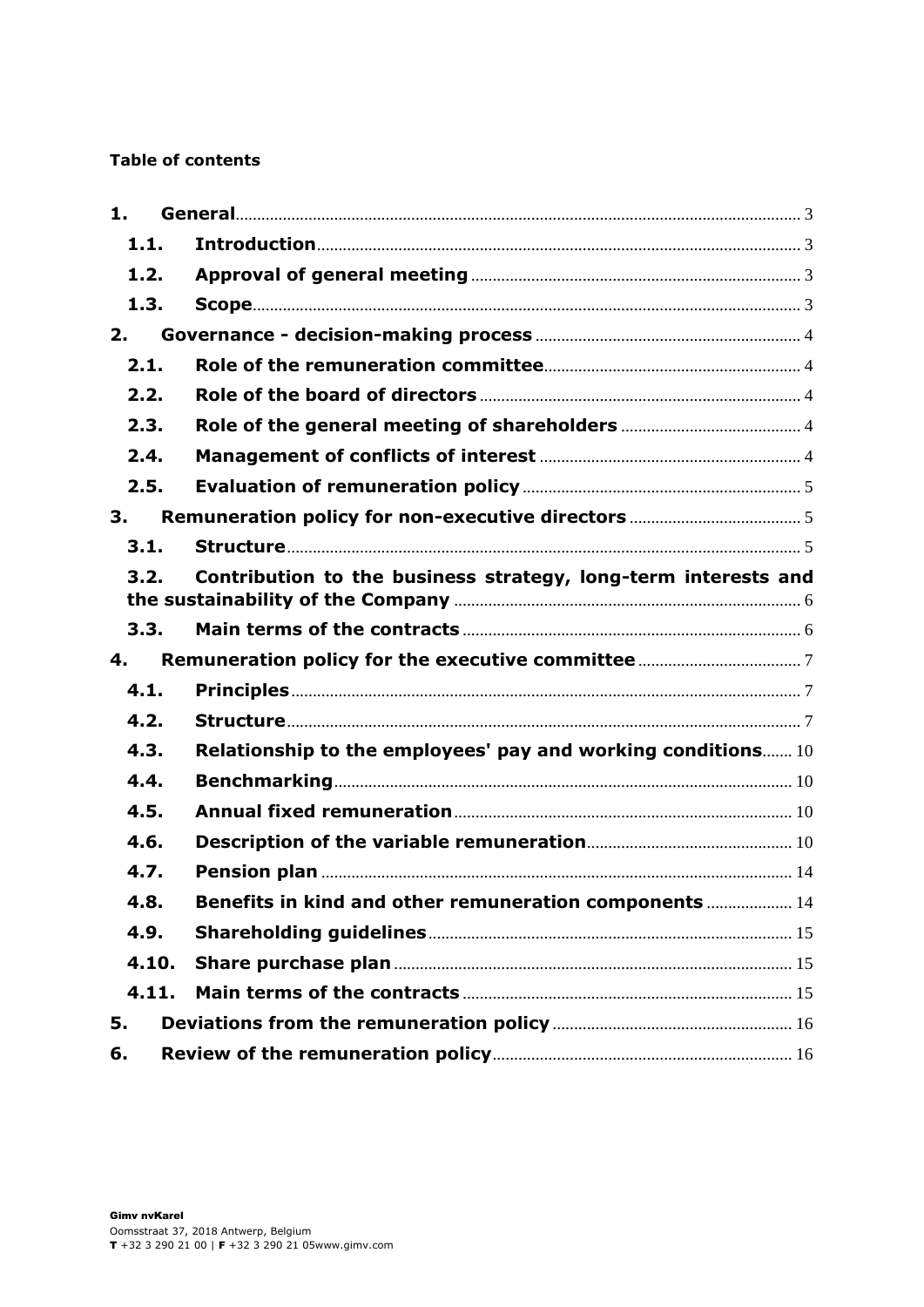# <span id="page-2-0"></span>**1. General**

## <span id="page-2-1"></span>**1.1. Introduction**

Gimv NV (the **Company**) is a listed investment company active in private equity. The Company supports the transformation of strong entrepreneurial and innovative companies with high potential to grow into market leaders. It does so through strategically selected on-trend investment platforms with mutual factors for sustainable value creation in terms of strategy, business modelling, international expansion and operational excellence. Through its portfolio, the Company contributes to sustainable economic growth, employment and social welfare, and this mission is carried out with integrity and respect for shareholders, business partners and employees.

The Company aims to attract, reward and continuously motivate talented profiles with the experience and potential to help ensure the continuity, value creation and profitable growth of the Company across all markets in which the Company is active (currently Belgium, The Netherlands, France and Germany). This 'war for talent' is fought amongst others with closed-end private equity funds, which e.g. influences the specific choice for the long-term incentive plan as described below (cf. infra 4.6.B).

This remuneration policy sets out the principles which the Company applies to the remuneration of its directors and its executive committee. It has been drafted and will be applied in accordance with the provisions of the Act of April  $28<sup>th</sup>$ , 2020 transposing the Second Shareholders Directive (**SRD II**)], the Companies and Associations Code (**WVV**) and the Belgian Corporate Governance Code 2020 (**Code 2020**).

## <span id="page-2-2"></span>**1.2. Approval of general meeting**

This policy was prepared by the board of directors based on the recommendations of the remuneration committee. It will be submitted for approval to the annual general meeting to be held on 30 June 2021.

The Company may temporarily deviate from the approved remuneration policy if the procedure and conditions under title 5 "Deviation from the remuneration policy" of this remuneration policy are complied with.

## <span id="page-2-3"></span>**1.3. Scope**

This remuneration policy will apply from the financial year starting on April  $1<sup>st</sup>$ , 2021. This remuneration policy is intended to be applied for several years. It shall be submitted for approval to the general meeting again in the event of any material change and at least every four years.

The remuneration policy applies to the persons referred to in article 3:6, §3 of the WVV. More specifically, these are the non-executive directors, the managing director and the other members of the executive committee.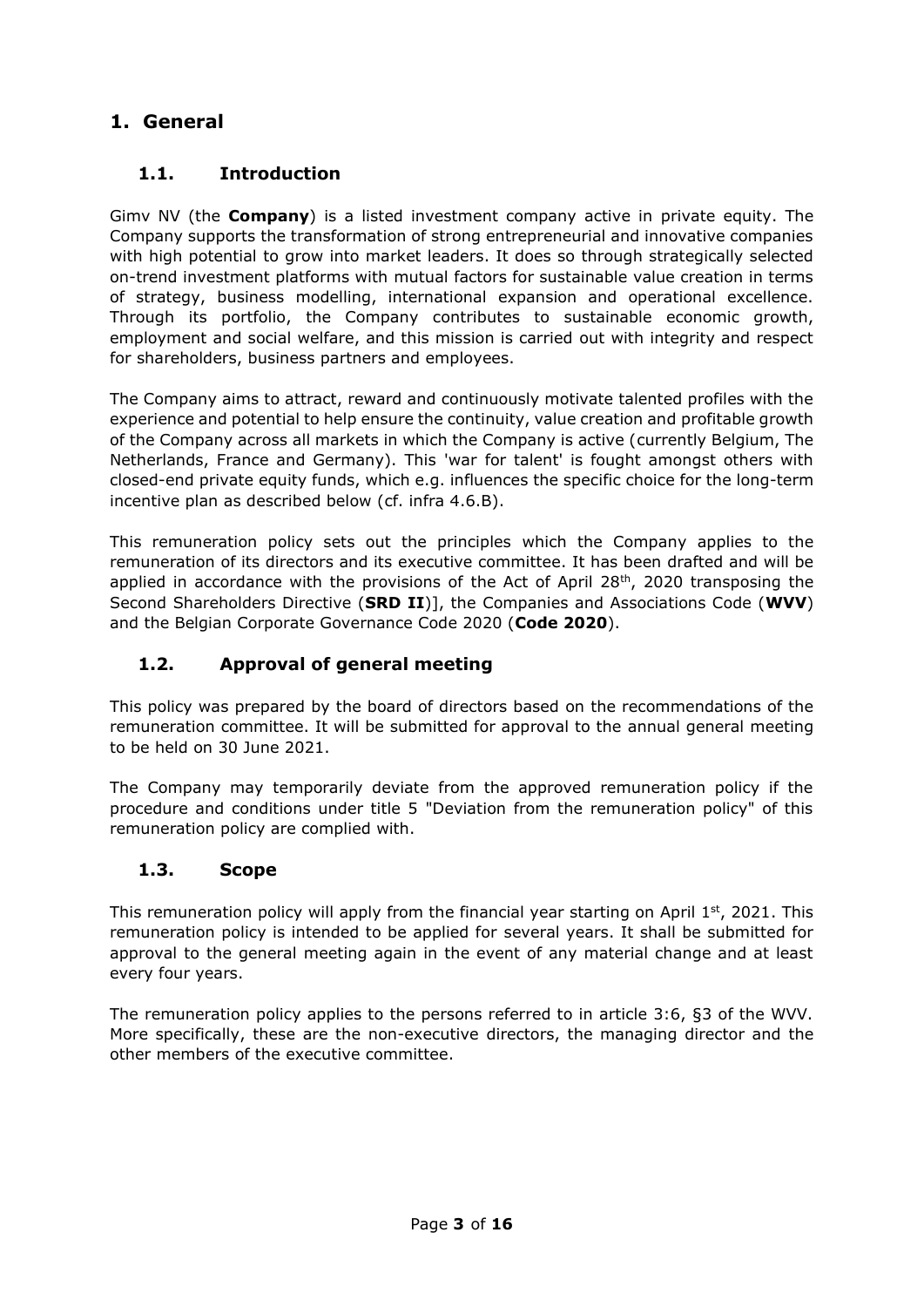# <span id="page-3-0"></span>**2. Governance - decision-making process**

## <span id="page-3-1"></span>**2.1. Role of the remuneration committee**

The remuneration committee assumes the role, responsibilities and powers set out in section 4.2 "Remuneration committee: charter" of the Company's Corporate Governance Charter (the **Charter**). It advises the board of directors, inter alia, on:

- the general guidelines and budgetary aspects of the Company's remuneration policy;
- the development, follow-up and maintenance of an overall remuneration package for the managing director and the other members of the executive committee, which takes into account the external and internal business environment and the relation to the contribution they make to the operations and success of the Company;
- the predetermination of the financial and non-financial performance criteria for the short-term incentive, the subsequent follow-up of the extent to which these performance criteria have or have not been met, and the determination of the amount of the short-term incentive;
- developing, monitoring and maintaining the remuneration of the non-executive directors, including the chairman, taking into account the external and internal business environment.

## <span id="page-3-2"></span>**2.2. Role of the board of directors**

The role, responsibilities and powers of the board of directors are set out in Chapter 3.2 "Powers" of the Charter.

In particular, the board of directors is the ultimate responsible, upon the advice of the remuneration committee, for:

- monitoring the performance of the day-to-day management;
- the approval and evaluation of the remuneration policy;
- the approval and evaluation of the individual remuneration of the managing director and the other members of the executive committee;
- the approval and evaluation of the composition, powers and functioning of the remuneration committee;
- the preparation of all resolutions to be submitted to the general meeting, including this remuneration policy.

## <span id="page-3-3"></span>**2.3. Role of the general meeting of shareholders**

The general meeting of shareholders shall approve the remuneration policy by simple majority. It must do so at least every four years and every time a significant change is made to the remuneration policy. If a significant number of votes are cast against the remuneration policy, the board of directors, upon the advice of the remuneration committee, will take the concerns of the dissenting voters into consideration when evaluating the remuneration policy.

## <span id="page-3-4"></span>**2.4. Management of conflicts of interest**

In the elaboration and application of the remuneration policy, the directors and employees of the Company shall comply with the conflict of interest regime provided for by the law and the code of conduct of the Company. This means concretely that nobody can take part in the deliberation or decision concerning his remuneration.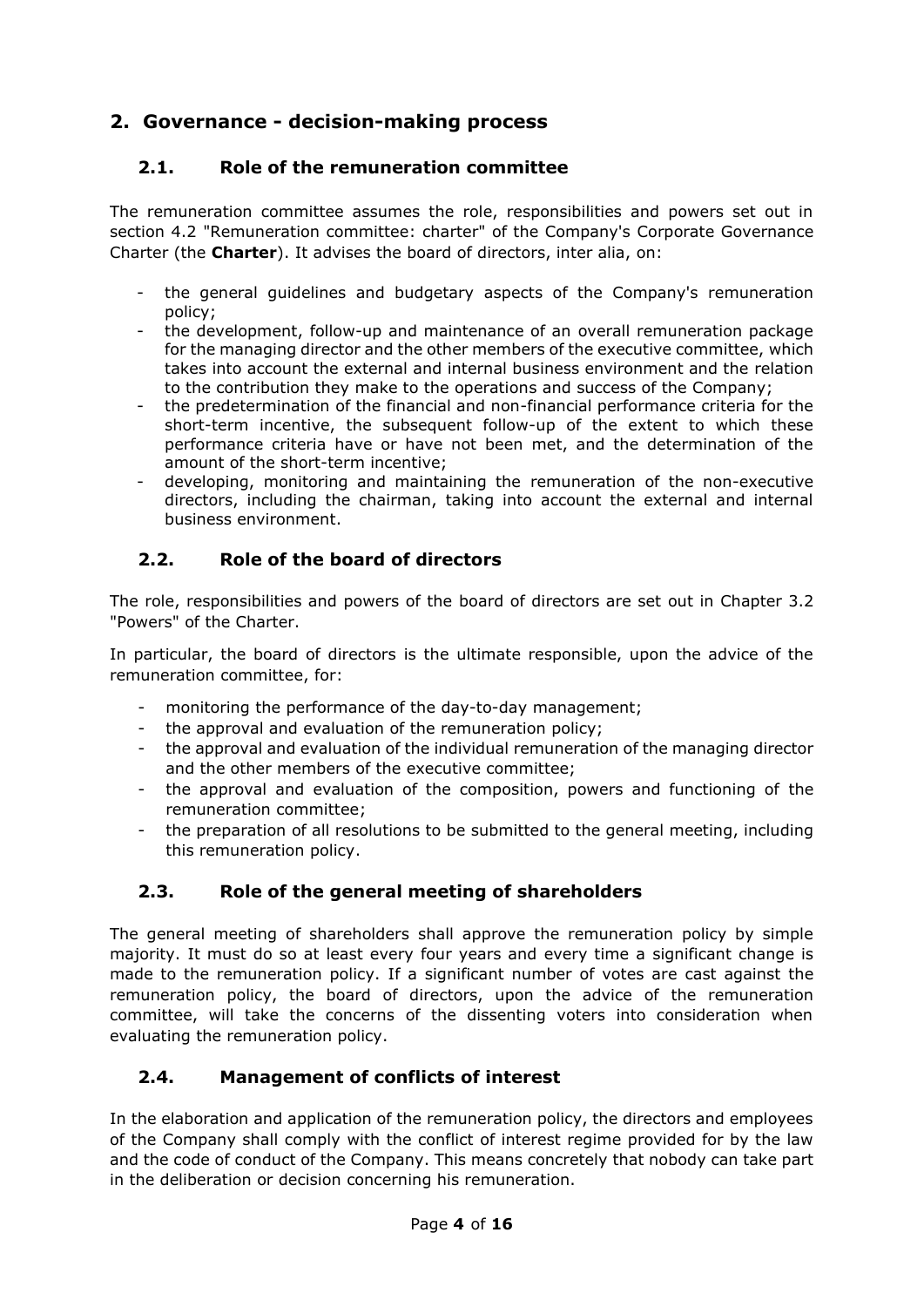# <span id="page-4-0"></span>**2.5. Evaluation of remuneration policy**

The remuneration policy and its application are evaluated regularly, and at least annually, by the remuneration committee.

## <span id="page-4-1"></span>**3. Remuneration policy for non-executive directors**

### <span id="page-4-2"></span>**3.1. Structure**

The general meeting of shareholders annually approves the overall budget for the remuneration of the non-executive directors. The board of directors is responsible for the allocation of this amount in accordance with this remuneration policy.

Upon the advice of the remuneration committee, the board of directors evaluates the total remuneration package of the non-executive directors at least every four years on the basis of an external benchmarking. In adopting the present remuneration policy, the board of directors relied on a benchmarking exercise of the remuneration of the non-executive directors carried out by an external expert in the fourth quarter of 2019. The starting point for this benchmarking exercise was a reference group comprising half of the largest Bel Mid companies.

This benchmarking also takes into account the fact that the role of the board of directors at Gimv is not limited to a mere supervisory function but that it has full management authority and, within this framework, is also competent for all major investment and divestment decisions. This means that more meetings of the board of directors are necessary than in most other companies and that the directors spend a considerable amount of time preparing for the meetings.

The principles below apply as of the financial year starting on April 1st, 2021. The Board of Directors may change these parameters within the global budget approved annually by the general meeting of shareholders.

A. Fixed annual remuneration

The non-executive directors receive a fixed annual remuneration of  $\epsilon$  21,000. The chairman of a committee receives an additional fixed annual remuneration of  $\epsilon$  7,500. Members of a committee receive an additional fixed annual remuneration of € 3,750.

The fixed annual remuneration of the chairman of the board of directors, who is appointed from among the directors nominated by Vlaamse Participatiemaatschappij NV in accordance with Article 12 of the Company's articles of association, amounts to €175,000 and was determined at the time of appointment in April 2016 by the board of directors upon the proposal of the remuneration committee and this within the global budget approved by the general meeting for the remuneration of the non-executive directors. The board of directors has judged this remuneration to be adequate taking into account the specific nature of the function and the special tasks of the chairmanship at Gimv, whereby the board of directors is also operationally competent for all important investment and divestment decisions. In addition, the chairman receives no remuneration for participating in the meetings of the board of directors or of any committee, nor for chairing any committee. Finally, Gimv pays an annual fixed amount of  $\epsilon$  48,000 to the chairman to reimburse expenses incurred during this mandate.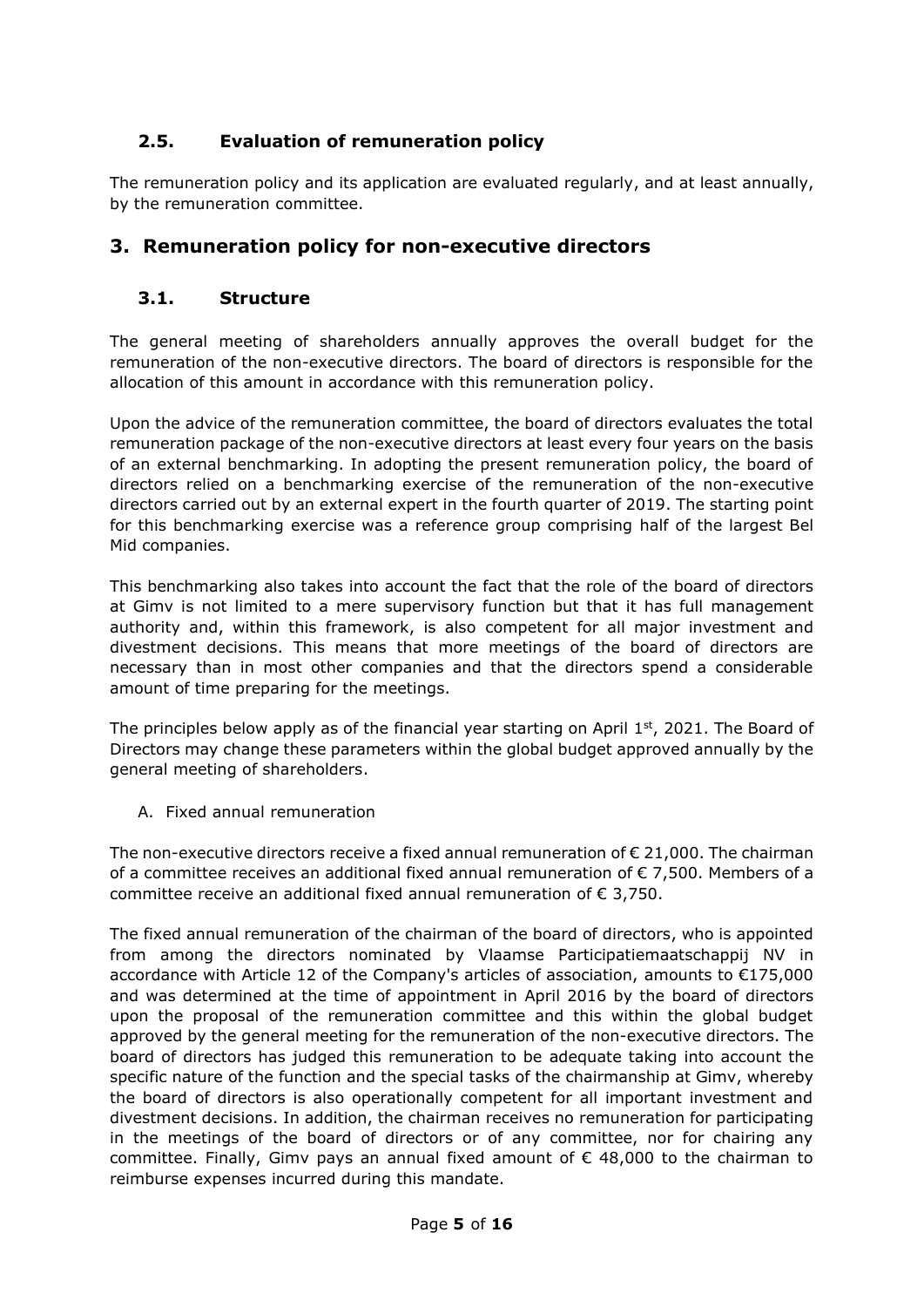B. Remuneration for participation in the meetings

In addition to the fixed annual remuneration, the non-executive directors receive an attendance fee of €1,250 per board meeting.

C. Remuneration in shares

The Company deviates from recommendation 7.6 of the Code 2020 which states that nonexecutive directors should receive part of their remuneration in the form of shares of the Company. This recommendation is new and is not in line with the practices in a Belgian or European listed context. According to some experts, it is not in line with the required independence of the directors and may create conflicts of interest. The Company therefore wishes to await for the time being how market practice will develop before reconsidering the principle.

D. No other remuneration components

Apart from the above-mentioned fixed annual remuneration and the remuneration for attending meetings, the non-executive directors do not receive any other remuneration (neither variable, nor in kind), nor do they participate in any group insurance of the Company. The non-executive directors do not participate in any incentive plan for the personnel of the Company nor do they receive any other performance-related remuneration. Consequently, none of them holds options on shares of the Company and none of them participates in any long-term incentive plan.

### <span id="page-5-0"></span>**3.2. Contribution to the business strategy, long-term interests and the sustainability of the Company**

The Company pays special attention to a transparent and proper remuneration policy. It aims to attract reputable profiles of non-executive directors who, on the one hand, have a competent knowledge of the industries in which the Company invests and, on the other hand, have the necessary experience to ensure the growth of the Company. The policy should furthermore be aimed at retaining such profiles and keeping them motivated. With the above remuneration structure, an active participation of the directors is aimed at, and this for the meetings of the board of directors as well as for the committees.

## <span id="page-5-1"></span>**3.3. Main terms of the contracts**

The non-executive directors are appointed by the general meeting in principle for a term of four years (Charter 3.1.4). No contracts are drawn up between the Company and the non-executive directors. The general meeting can revoke these mandates at any time without notice or compensation by simple majority decision.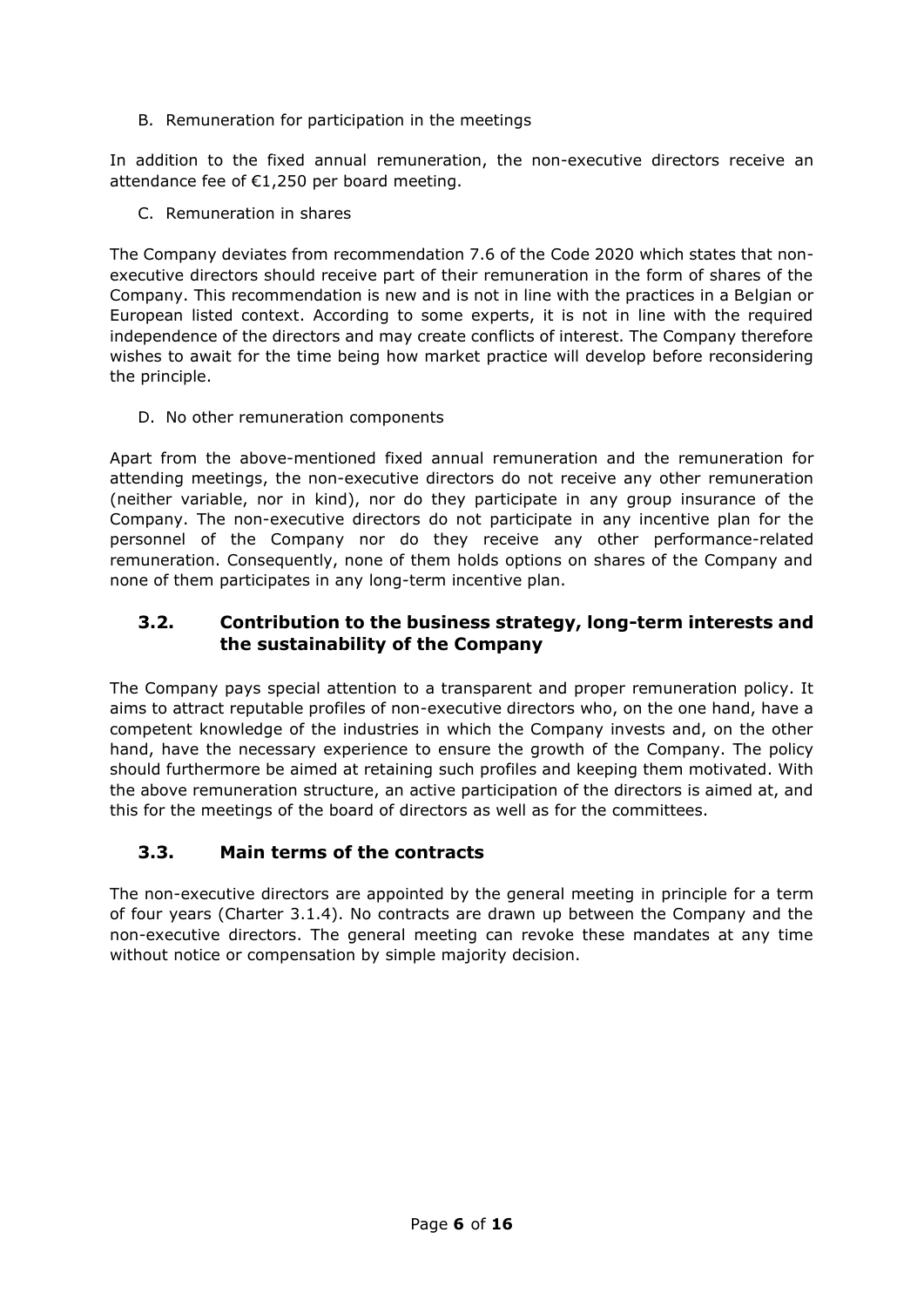# <span id="page-6-0"></span>**4. Remuneration policy for the executive committee**

## <span id="page-6-1"></span>**4.1. Principles**

The remuneration policy for the managing director and the other members of the executive committee is based on the following principles:

| <b>Principle</b>                                                          | <b>Application</b>                                                                                                                                                                                                                                                                                                                                     |
|---------------------------------------------------------------------------|--------------------------------------------------------------------------------------------------------------------------------------------------------------------------------------------------------------------------------------------------------------------------------------------------------------------------------------------------------|
| <b>Alignment with the</b><br>shareholders                                 | An important part of the total remuneration package consists<br>of the long-term incentive. This plan is aimed at sustainable<br>value creation in the long term and therefore naturally aligns<br>the interests of the executive committee with those of the<br>shareholders (see below 4.6.B).                                                       |
|                                                                           | In addition, each member of the executive committee is<br>required to purchase and hold a significant number of Gimv<br>shares until the end of their mandate (for the details of these<br>'shareholding guidelines', see 4.9).                                                                                                                        |
| <b>Alignment with the</b><br>short and long-term<br>financial performance | The short-term incentive is to a large extent based on<br>financial performance criteria that are directly linked to the<br>annual performance of the Company (cf. infra 4.6.A).<br>The financial performance of the Company in the long(er)<br>term is also directly linked to the remuneration through the<br>long-term incentive (cf. infra 4.6.B). |
| Alignment with non-<br>financial targets                                  | non-financial<br>short-term<br>incentive also<br>includes<br>The l<br>performance criteria that contribute to the realisation of<br>Gimv's ambitions as a sustainable company and investor (cf.<br>infra 4.6.A).                                                                                                                                       |
| <b>Alignment with the</b><br>portfolio companies                          | Sustainable value creation in the portfolio companies drives<br>the long-term results for Gimv. This is achieved through both<br>the short- and long-term incentive.                                                                                                                                                                                   |
| <b>Attract and retain</b><br>talented professionals                       | The total remuneration package is designed to enable the<br>Company to attract and retain talented professionals. In<br>addition, the long-term incentive is designed to achieve<br>retention, as the beneficiaries must be employed at the time<br>of any payout (cf. infra 4.6.B).                                                                   |

#### <span id="page-6-2"></span>**4.2. Structure**

The board of directors shall determine the remuneration of the members of the executive committee upon the advice of the remuneration committee. The mandate of the managing director as a member of the board of directors is unremunerated. He shall only be remunerated for the exercise of his mandate as managing director responsible for the dayto-day management.

The remuneration for the members of the executive committee consists of (i) a fixed annual remuneration, (ii) a variable remuneration, consisting of a short-term and a long-term incentive, (iii) contributions in a pension plan and benefits in kind and other remuneration components (or equivalent compensations).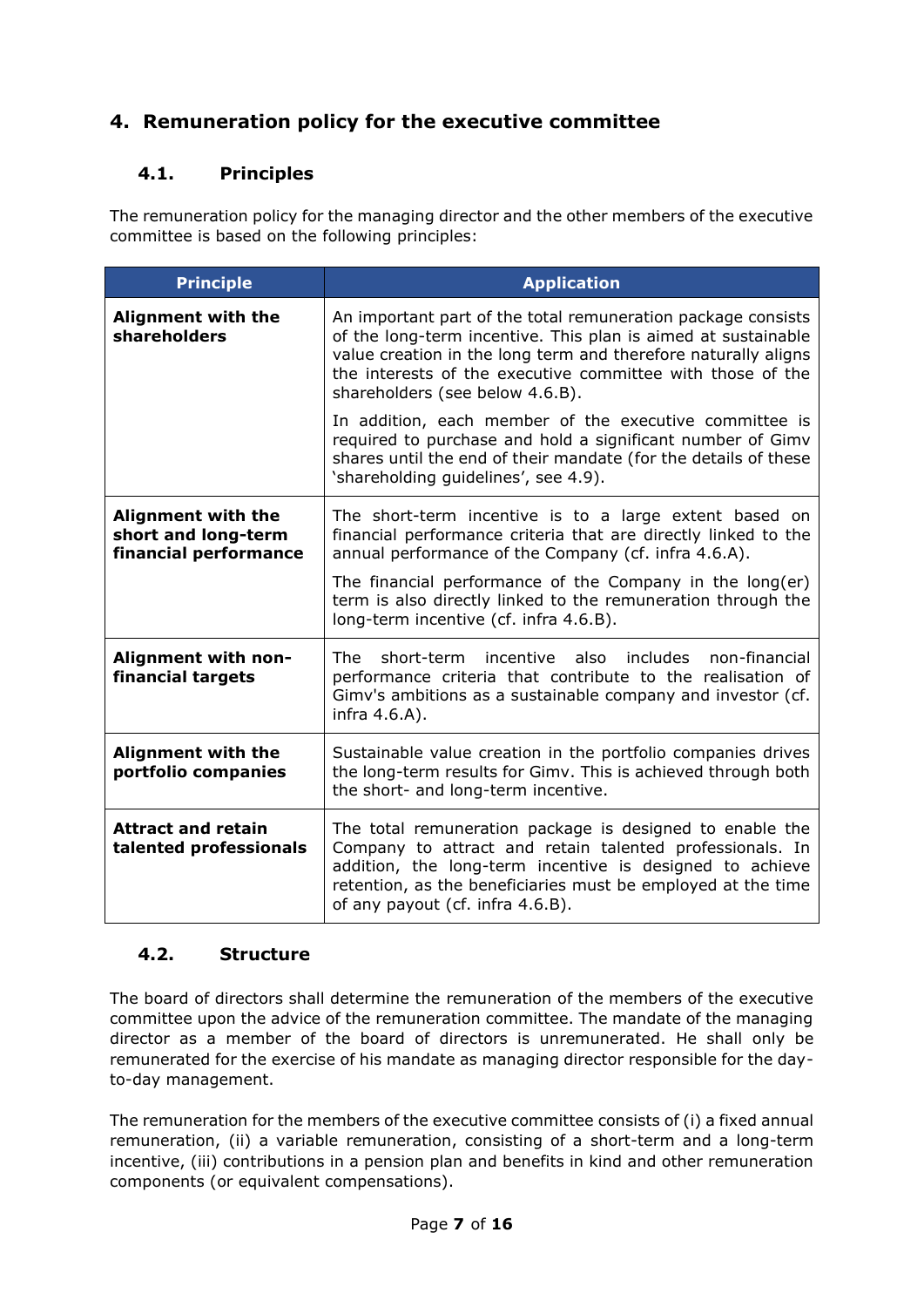The relationship between these various remuneration components and the strategy is explained in the following table:

| Remuneration<br>component                                                      | <b>Link with strategy</b>                                                                                                                                                                                                                                                                                                                                                                                                                                                                                                                                                                                                                                                                                                                          |
|--------------------------------------------------------------------------------|----------------------------------------------------------------------------------------------------------------------------------------------------------------------------------------------------------------------------------------------------------------------------------------------------------------------------------------------------------------------------------------------------------------------------------------------------------------------------------------------------------------------------------------------------------------------------------------------------------------------------------------------------------------------------------------------------------------------------------------------------|
| <b>Fixed annual</b><br>remuneration<br>(infra 4.5)                             | The fixed annual remuneration is aimed at forming a fair and<br>competitive basis in the total remuneration package in order<br>to attract and retain qualified professionals. The role and<br>responsibilities of the individual concerned are taken into<br>account, as well as their talent, experience and contribution<br>to the Company.                                                                                                                                                                                                                                                                                                                                                                                                     |
| <b>Short-term incentive</b><br>(infra 4.6.A)                                   | Each year, the board of directors, upon the advice of the<br>remuneration committee, determines the financial and non-<br>financial performance criteria that form the basis for the<br>short-term incentive. These ambitious but achievable<br>performance criteria result from the strategic medium-term<br>plan that the board of directors annually updates. The board<br>of directors thus ensures that the performance criteria are<br>directly linked to the strategic objectives. The board of<br>directors, upon the advice of the remuneration committee,<br>then determines annually whether and to what extent these<br>performance criteria have been met and what the impact of<br>this is on the level of the short-term incentive. |
| Long-term incentive<br>(infra 4.6.B)                                           | Sustainable value creation in the portfolio companies and<br>the realization thereof at the moment of the divestment are<br>the main drivers of Gimv's results. This strategic objective<br>is achieved primarily through the long-term incentive. The<br>design of this long-term incentive ensures that decisions<br>about the portfolio companies are taken in the long-term<br>interest of all stakeholders and that the interests of the<br>members of the executive committee and those of the<br>stakeholders are aligned.<br>The long-term incentive is also an important retention tool,                                                                                                                                                  |
|                                                                                | as the beneficiaries must be employed at the time of any<br>payout.                                                                                                                                                                                                                                                                                                                                                                                                                                                                                                                                                                                                                                                                                |
| <b>Pension plan</b><br>(infra 4.7)                                             | The contributions that the Company pays into the individual<br>pension plans (or equivalent) for the members of the<br>executive committee are intended to quarantee an income<br>for the period after the retirement age. This forms an<br>integral part of a competitive total remuneration package<br>and is intended to attract and retain qualified professionals.                                                                                                                                                                                                                                                                                                                                                                            |
| <b>Benefits in kind and</b><br>other remuneration<br>components<br>(infra 4.8) | The package of in-kind benefits and other remuneration<br>components (or equivalent compensation) is designed to<br>attract and retain qualified professionals in line with local<br>market practices.                                                                                                                                                                                                                                                                                                                                                                                                                                                                                                                                             |
| <b>Shareholding guidelines</b><br>(infra 4.9)                                  | The shareholding guidelines for the members of the<br>executive committee (cf. infra 4.9) further align the                                                                                                                                                                                                                                                                                                                                                                                                                                                                                                                                                                                                                                        |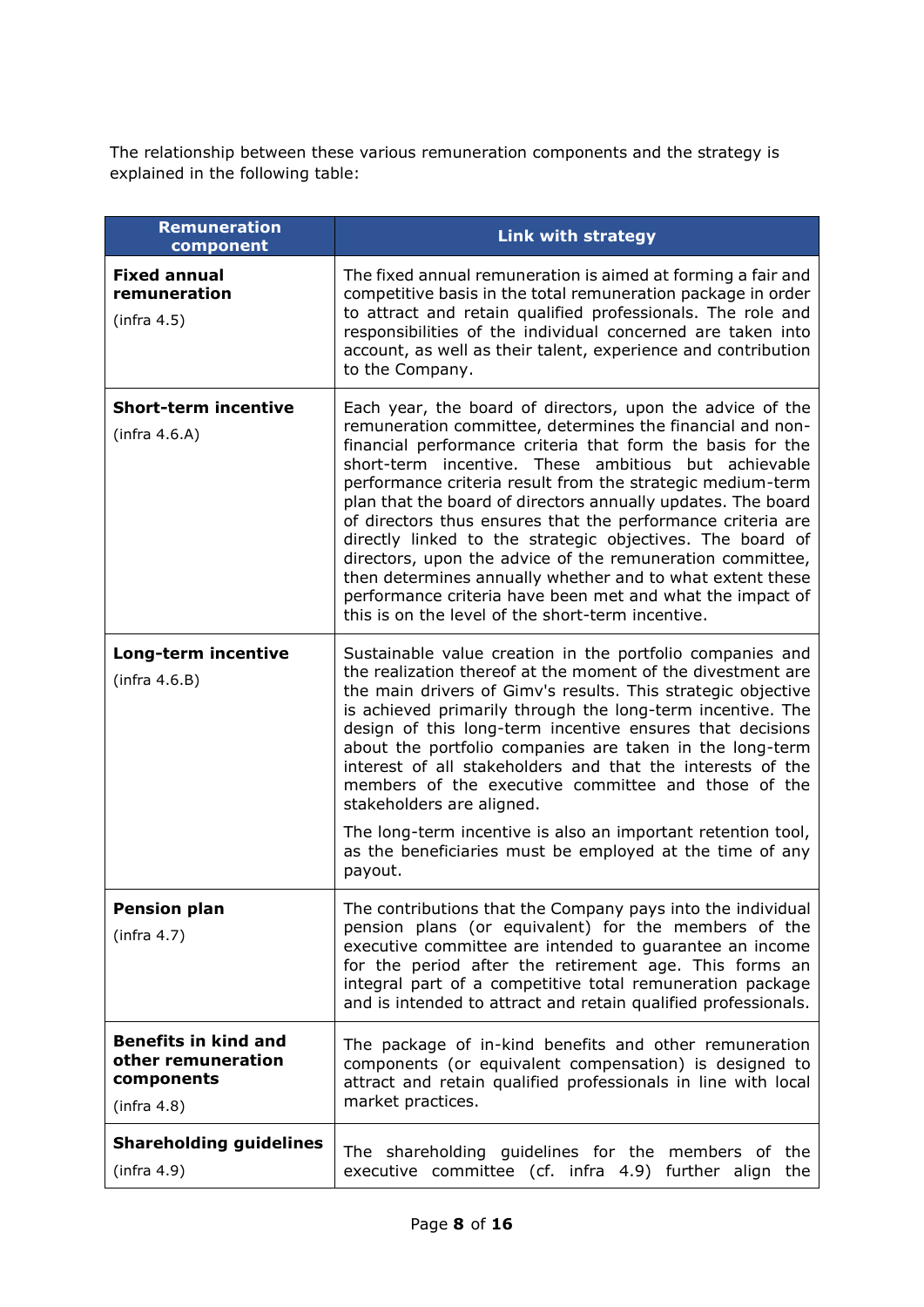| I interests of the members of the executive committee with |
|------------------------------------------------------------|
| those of the Gimy shareholders.                            |

The ratios of the remuneration structure between the members of the executive committee are summarised in the following table. The percentages shown are calculated in relation to the total remuneration package.

|                         | <b>Fixed annual</b><br>remuneration | <b>Short-term</b><br>incentive<br>(on target) | Long-term<br>incentive<br>(estimate) | <b>Group</b><br>insurance<br>contribution | <b>Benefits</b><br>in kind |
|-------------------------|-------------------------------------|-----------------------------------------------|--------------------------------------|-------------------------------------------|----------------------------|
| <b>CEO</b>              | 38%                                 | 9%                                            | 46%                                  | 6%                                        | $1\%$                      |
| <b>Other</b><br>members | 26%                                 | 11%                                           | 58%                                  | 4%                                        | $1\%$                      |

The long-term incentive plan provides that 10% of the cash proceeds resulting from the investment portfolio built up in the three-year period from 1 April 2018 to 31 March 2021 and in the three-year period from April  $1<sup>st</sup>$ , 2021 to March 31 $<sup>st</sup>$ , 2024 (and in any</sup> subsequent investment periods), after repayment of the full investment cost of the relevant portfolio, will be shared with a pre-defined group of beneficiaries (cf. infra 4.6.B). The relative share of the long-term incentive in the total remuneration package is difficult to determine at the time of drafting this remuneration policy since it fully depends on the revenues that will be realised in the period until 2032 respectively until 2035 in relation to the investment portfolio that is built up in the period from 1 April 2018 to 31 March 2021 respectively in the period from April  $1<sup>st</sup>$ , 2021 to March 31<sup>st</sup>, 2024. Making assumptions to calculate this potential could after all provide a distorted picture. Nevertheless, in order to be able to give an indication of the relative ratio in the table above (i) the future return was determined on the basis of the average return that Gimv achieved over the past ten years on the portfolio built up between April  $1<sup>st</sup>$ , 2010 and March 31<sup>st</sup>, 2013, and (ii) a comparable investment volume per financial year ( $E150$  to 200 million) was assumed. Although historical returns do not necessarily have a reliable predictive value, this currently seems to be the most correct approach to estimate the future potential of this part of the total remuneration package. The long-term incentive will be reported annually in the remuneration report, indicating the provisions made and amounts paid out.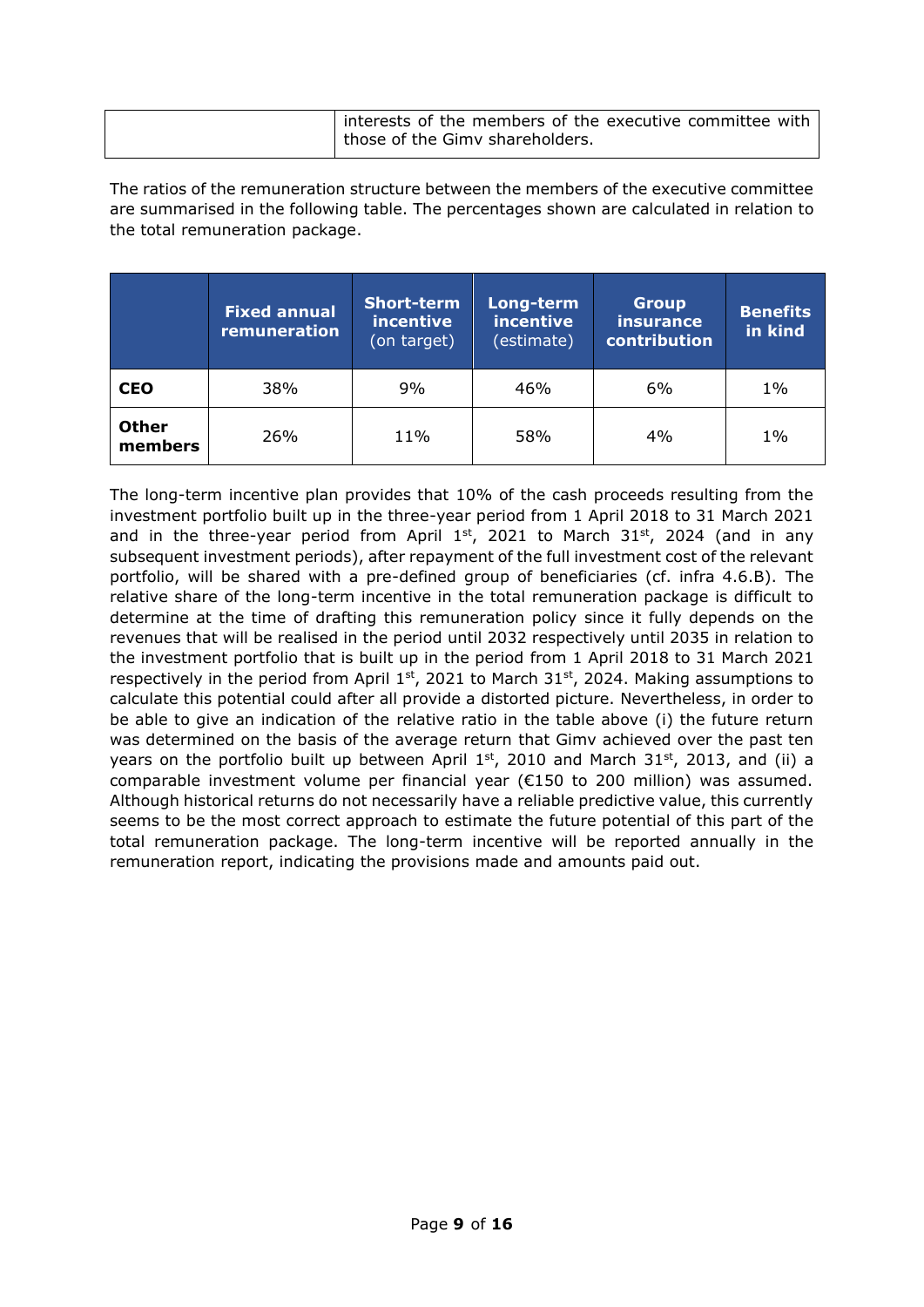## <span id="page-9-0"></span>**4.3. Relationship to the employees' pay and working conditions**

The remuneration policy for the managing director and the other members of the executive committee is fully in line with the broader remuneration framework of the Company. Thus, the short-term incentive for the members of the executive committee is paid from the total annual potential budget of 30% of the total sum of all fixed salaries (except for the administrative staff). The same performance criteria apply to all employees to obtain this short-term incentive, which for the members of the executive committee are also the team targets. In the total remuneration package of the members of the executive committee, the short-term incentive represents a relatively smaller and the long-term incentive a relatively more important share. For the other employees, the ratio between short-term and long-term incentive depends on their job level. The Company is convinced that through this method it is consistently aligning the remuneration of employees and the executive committee.

### <span id="page-9-1"></span>**4.4. Benchmarking**

The Company's remuneration committee, which reports on this to the board of directors, periodically benchmarks the remuneration policy at the Company with those of, among others, other relevant listed companies and other private equity investors with teams in the countries where the Company is active, as these players wish to attract similar profiles. This policy is indeed an evolving matter that requires regular evaluation. For this purpose, the Company is assisted by HR experts active in the sector in the various relevant markets of the Company.

## <span id="page-9-2"></span>**4.5. Annual fixed remuneration**

The fixed annual remuneration is aimed at forming a fair and competitive basis in the overall remuneration package in order to attract and retain qualified professionals. This considers the role and responsibilities of the individual, as well as their talent, experience and contribution to the Company. The fixed annual remuneration of the members of the executive committee is set out in the annual remuneration report.

## <span id="page-9-3"></span>**4.6. Description of the variable remuneration**

#### A. Short-term incentive

The annual short-term incentive of the members of the executive committee and the other employees (with the exception of the administrative staff) amounts in total to a maximum of 30% of the total fixed salary mass of this group, provided that all group targets are met. If an individual employee (or member of the executive committee) receives a short-term incentive that exceeds 30% of his fixed salary, this can never result in the total maximum annual budget for the short-term incentive being exceeded. This short-term incentive is paid in the financial year following the end of the performance year concerned.

Each year, the board of directors shall, upon proposal of the remuneration committee, determine the performance criteria for the new financial year. These performance criteria shall be aimed at the achievement of the strategic objectives of the Company. The starting point for the determination of the performance criteria is stated in the table below (the percentages mentioned herein form the range within which the weight of the performance criteria shall be situated). The board of directors reserves the right to deviate from this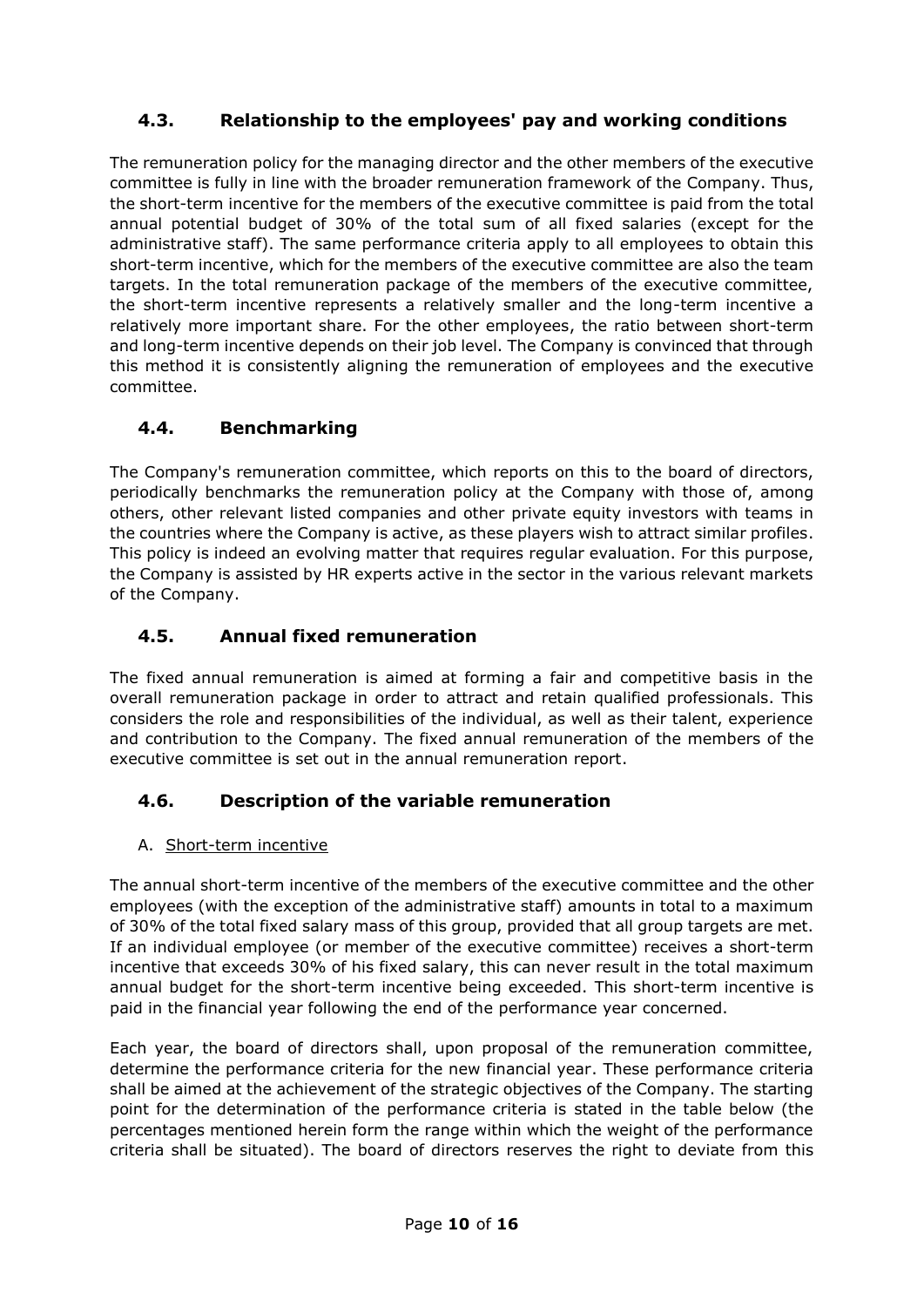table if, due to changing circumstances, the strategic objectives can be better pursued through other performance criteria or through a different weighting.

| <b>Weight in</b><br>the short-<br>term<br>incentive | <b>Performance</b><br>criteria                                                                                          | <b>Strategic accountability</b>                                                                                                                                                                                                                                                                                                                                                                                                                                                                                                                                                                                                                                                                                                                                                                                                                                                                                                                                                                                                                                                                                                                                                                                                    |
|-----------------------------------------------------|-------------------------------------------------------------------------------------------------------------------------|------------------------------------------------------------------------------------------------------------------------------------------------------------------------------------------------------------------------------------------------------------------------------------------------------------------------------------------------------------------------------------------------------------------------------------------------------------------------------------------------------------------------------------------------------------------------------------------------------------------------------------------------------------------------------------------------------------------------------------------------------------------------------------------------------------------------------------------------------------------------------------------------------------------------------------------------------------------------------------------------------------------------------------------------------------------------------------------------------------------------------------------------------------------------------------------------------------------------------------|
| 50-75%                                              | Financial group<br>criteria:<br>a) $10-40\%$ :<br>profitability and<br>turnover growth<br>in the portfolio<br>companies | The<br>invests in<br>enterprising<br>Company<br>and<br>innovative companies whereby it strives for value<br>creation in each company by providing operational<br>and financial skills, making its network available<br>and making use of the expertise built up internally.<br>By including profitability and turnover growth in<br>the participations themselves as short-term<br>financial group criteria, it stimulates its employees<br>to fully focus on value creation in the various<br>participations. This not only increases the value of<br>the participation itself, but also the value that the<br>Company can realise on these companies in the<br>long term. This realised value ensures that the<br>Company, as a private equity evergreen, can<br>continue to invest in new growth companies.<br>This performance criterion is calculated as an<br>average across the entire portfolio, with the<br>mutual weighting of both elements (profitability<br>and turnover) in principle being 50%. The board<br>of directors has the possibility to vary this mutual<br>weighting annually on the basis of the medium-<br>term strategy and market circumstances and upon<br>the advice of the remuneration committee. |
|                                                     | b) 10-40%: annual<br>investment and/or<br>divestment<br>volume                                                          | By including the annual investment and/or<br>divestment volume as a financial group criterion,<br>the Company encourages its employees to support<br>the private equity evergreen strategy and to keep<br>looking for new interesting investment<br>and<br>divestment opportunities.                                                                                                                                                                                                                                                                                                                                                                                                                                                                                                                                                                                                                                                                                                                                                                                                                                                                                                                                               |
|                                                     |                                                                                                                         | The annual investment volume includes all<br>investments in new portfolio companies as well as<br>investments in<br>existing<br>follow-up<br>portfolio<br>companies. The annual divestment volume mainly<br>includes all proceeds from the sale of portfolio<br>companies and the repayment of shareholder<br>loans.                                                                                                                                                                                                                                                                                                                                                                                                                                                                                                                                                                                                                                                                                                                                                                                                                                                                                                               |
|                                                     |                                                                                                                         | The board of directors, upon the advice of the<br>remuneration committee, has the possibility to<br>decide annually on the weighting<br>of both<br>performance criteria in function of the medium-<br>term strategy and the market conditions.                                                                                                                                                                                                                                                                                                                                                                                                                                                                                                                                                                                                                                                                                                                                                                                                                                                                                                                                                                                     |
|                                                     | c) 10-40%: net<br>operating result<br>under IFRS                                                                        | In addition, the net operating result under IFRS<br>translates the strategy for a professionally<br>managed portfolio into a sustainable return. This                                                                                                                                                                                                                                                                                                                                                                                                                                                                                                                                                                                                                                                                                                                                                                                                                                                                                                                                                                                                                                                                              |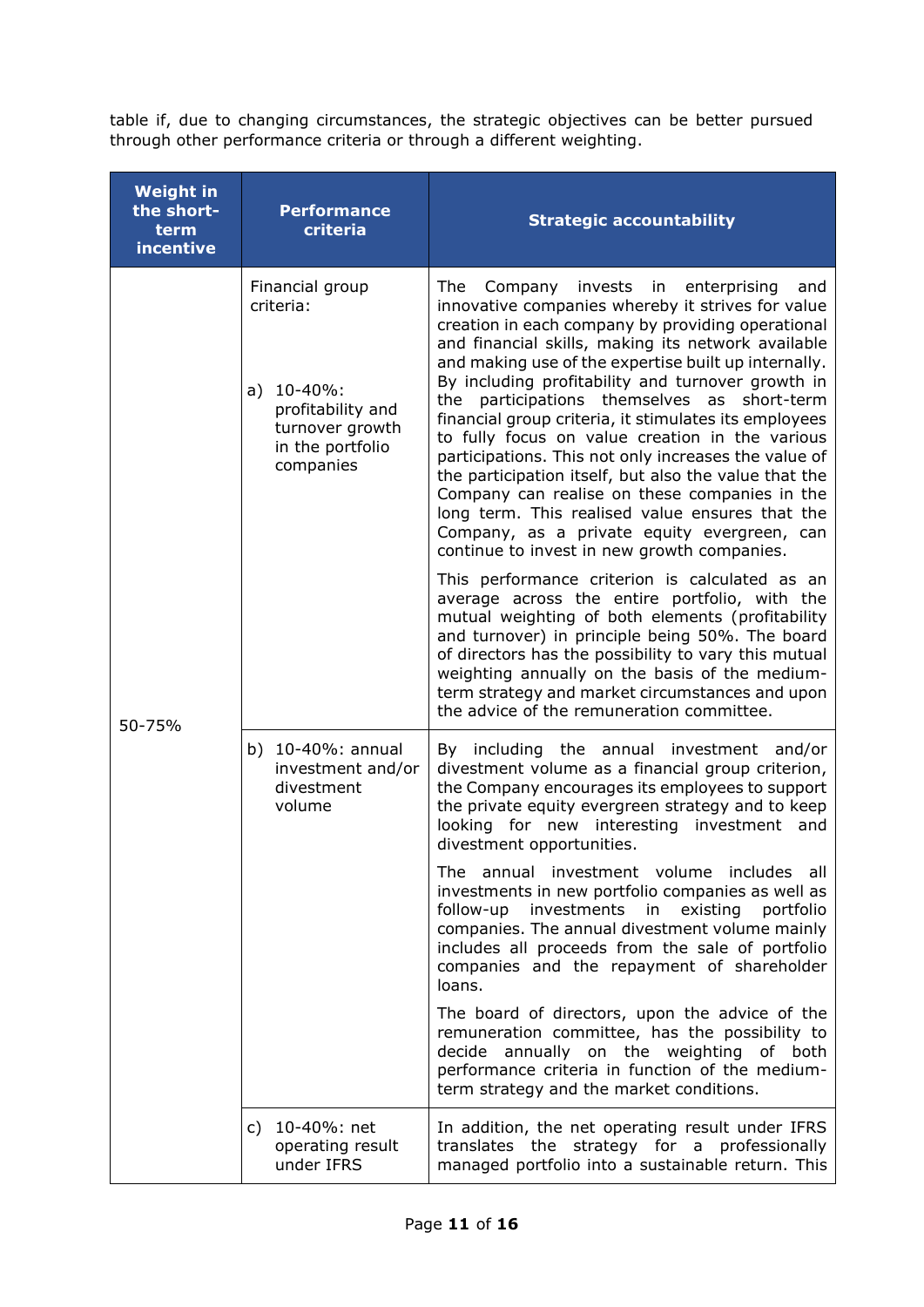|                                                                                        |                                    | also corresponds to the net return for the<br>shareholders.                                                                                                                                                                                                                                                                                                                                                                                                                                                                                                                                                                                                                                                            |
|----------------------------------------------------------------------------------------|------------------------------------|------------------------------------------------------------------------------------------------------------------------------------------------------------------------------------------------------------------------------------------------------------------------------------------------------------------------------------------------------------------------------------------------------------------------------------------------------------------------------------------------------------------------------------------------------------------------------------------------------------------------------------------------------------------------------------------------------------------------|
|                                                                                        | Non-financial group<br>criteria    | The Company is convinced that the long-term<br>interests and sustainability of the Company are<br>not only guaranteed by financial pillars, but that<br>non-financial criteria are also important in<br>contributing to sustainable value creation.                                                                                                                                                                                                                                                                                                                                                                                                                                                                    |
| 25-50%                                                                                 |                                    | Therefore, non-financial performance criteria are<br>also included as group criteria for the short-term<br>incentive. Thus, the ESG criteria <sup>1</sup> , as set out in<br>the Company's ESG policy (available on the<br>website), are key performance indicators for the<br>Company.                                                                                                                                                                                                                                                                                                                                                                                                                                |
|                                                                                        |                                    | The specific and concretely measurable non-<br>financial performance criteria applicable for the<br>following year are established annually by the<br>remuneration committee.                                                                                                                                                                                                                                                                                                                                                                                                                                                                                                                                          |
| Multiplier on<br>the basis of<br>the evaluation<br>by the<br>remuneration<br>committee | Individual<br>performance criteria | Finally, the board of directors, upon the proposal<br>of the remuneration committee, shall have the<br>power of assessment in determining the individual<br>short-term incentive of the members of the<br>executive committee. This takes into account,<br>among other things, the individual targets that are<br>approved annually by the board of directors upon<br>the proposal of the remuneration committee. This<br>may concern both financial and non-financial<br>performance criteria, such as criteria concerning<br>development, leadership,<br>personal<br>change<br>management, project management, etc. This<br>assessment results in a multiplication factor that<br>is explained in more detail below. |

If a financial performance criterion is not fully achieved, that part shall be prorated with a linear interpolation between 0 and 100%. The board of directors shall, upon proposal by the remuneration committee, determine for each financial performance criterion a lower limit below which that specific criterion shall not contribute to the total maximum budget for the short-term incentive. In the event of overperformance of a financial performance criterion, any underperformance of another financial performance criterion shall be compensated for in percentage terms. No upper limit shall be set for the abovementioned financial performance criteria, since an overperformance cannot result in an increase of the total maximum budget for the short-term incentive nor in an increase of the abovementioned maximum individual allocation for the members of the executive committee.

Based on the annual results, the remuneration committee will determine the extent to which the financial and non-financial group criteria have been met. The financial criteria will be measured based on the audited financial figures of the Company. The non-financial criteria will be evaluated on the basis of predefined objective criteria. Finally, the

<sup>&</sup>lt;sup>1</sup> Environmental, Social and Governance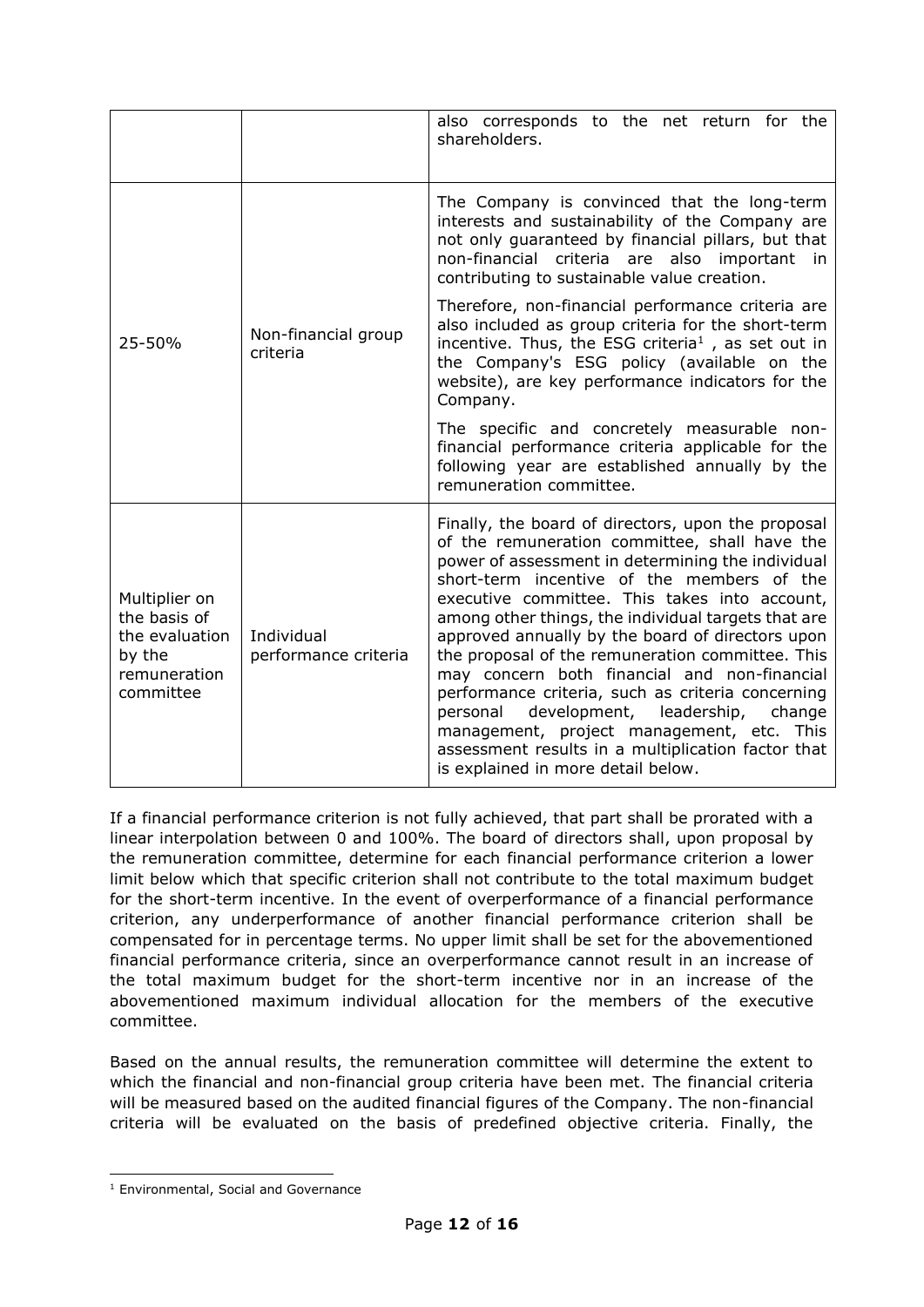remuneration committee will make a fair assessment of the individual performance of each person.

The amount of the short-term incentive that can be granted to an individual member of the executive committee starts from the general bonus percentage for the relevant financial year (between 0 and 30%). Half of this is acquired for the individual member on the basis of the group criteria. The other half is determined by the board of directors, on proposal of the remuneration committee, taking into account the evaluation of the individual performance criteria, among other things. An individual multiplier between 0 and 2 can be applied to that second half. The total amount of the short-term incentive for a member of the executive committee shall therefore not exceed 1.5 times the general bonus percentage or, consequently, 45% of his gross fixed annual remuneration if the bonus percentage is 30%.

There is no provision for a recovery right nor for a deferral period for the short-term incentive.

#### B. Long-term incentive

The Company has established a long-term incentive plan (**LTIP**) to reward, among others, the members of the executive committee for their loyalty, contribution and long-term commitment to achieve and exceed the Company's objectives. This LTIP provides that 10% of the cash proceeds arising from the investment portfolio built up in the three-year period from April 1<sup>st</sup>, 2018 to March 31<sup>st</sup>, 2021 and in the three-year period from April 1<sup>st</sup>, 2021 to March,  $31<sup>st</sup> 2024$  (and in any subsequent investment periods), after repayment of the full investment cost of the relevant portfolio, will be shared with a pre-defined group of beneficiaries. This group of beneficiaries includes the members of the executive committee as well as the partners and principals in the investment platforms.

Unless otherwise decided by the board of directors, this LTIP ends on June  $30<sup>th</sup>$ , 2032 (for the plan that started on April  $1<sup>st</sup>$ , 2018) respectively June 30<sup>th</sup>, 2035 (for the plan that started on April  $1^{st}$ , 2021), which means that there are no more rights for beneficiaries in respect of participations taken in the respective investment periods that would not have been sold by March 31<sup>st</sup>, 2032 respectively March 31<sup>st</sup>, 2035.

All payments under this LTIP will be made in cash and via the payroll. In principle, the LTIP will only make a cash payment to the beneficiaries who are still employed by the Company or one of its subsidiaries at the time of payment. This is a long-term incentive as the beneficiaries of the plan are already employed by the Company but will only be able to receive this incentive if they are still employed at the time of any pay-out under this LTIP. The LTIP provides that in exceptional cases, such as death, permanent disability or reaching legal retirement age, a payout may still take place under the specific conditions set out in the LTIP.

In order to further align the interests of the beneficiaries of this LTIP with the interests of the shareholders of the Company, each beneficiary is obliged to purchase Gimv shares with an acquisition value of  $\epsilon$  25,000 for each percent to which one is entitled under the LTIP. This investment obligation applies cumulatively across the various LTIPs for the members of the executive committee (e.g. a platform head entitled to 4.25% under the LTIP must invest €106,250 per three-year investment period). For the other participants in the LTIP, the investment obligation is not cumulative. In principle, the investment commitment has to be met before the end of the relevant three-year investment period. The shares then have to be held until after the termination of employment.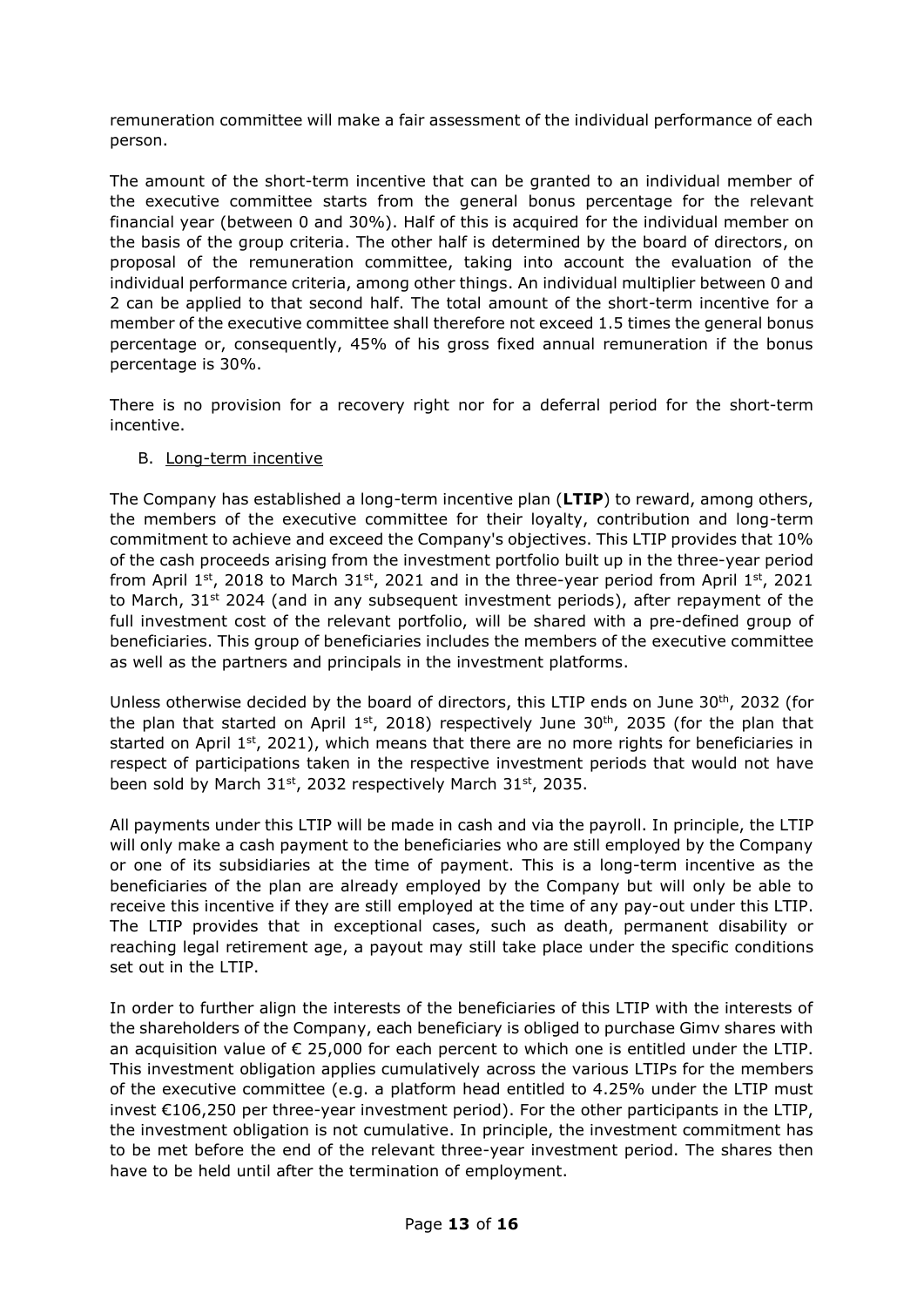The LTIP contains a 'clawback' right that allows the Company, in certain cases, to demand repayment of all or part of the premiums paid to that beneficiary within a three-year period. The recovered amounts must be repaid within three months of the written request. The right of recovery naturally extends only to the net amount received by the beneficiary concerned after payment of taxes and any social security contributions. This recovery right applies in three cases, namely (i) in case of fraud, i.e. when the beneficiary has knowingly committed an act with the intention to cause damage to the Company, (ii) in case of a post-acquisition claim leading to a payout in excess of the escrow, holdback or other security, or (iii) in case of administrative errors or miscalculations.

### <span id="page-13-0"></span>**4.7. Pension plan**

The Company offers to the managing director and the other members of the executive committee an individual pension contribution (or equivalent compensation), in line with the 'defined contribution plan' that applies within the Company and whereby the beneficiaries are entitled to an amount determined on the basis of the paid-up contributions at the date of their retirement. The Company's contribution to this plan is determined as a percentage of the fixed annual remuneration and is included annually in the remuneration report.

These pension plans will always comply with Belgian legislation and are therefore subject to the legal minimum return. There will be no specific risks in these pension plans. In addition to the pension contribution, the group insurance also covers the risk of death and the risk of loss of income due to incapacity for work.

### <span id="page-13-1"></span>**4.8. Benefits in kind and other remuneration components**

The members of the executive committee are also entitled to the following benefits in kind (or equivalent compensation):

- the right to hospitalization insurance for the concerned member of the executive committee and the possibility to include affiliating family members in this hospitalisation insurance upon payment of a market-based premium;
- benefits in kind related to the use of a company car, including a fuel card, comprehensive insurance, roadside assistance and road tax; for the managing director, these benefits also include the availability of a driver;
- A mobile phone with a subscription for telephony and data traffic;
- a laptop;
- an internet connection at home.

In addition, the members of the executive committee, other than the managing director, are entitled to a fixed expense allowance of €400 per month (or equivalent compensation).

For the sake of completeness, it is added that the members of the executive committee, including the managing director, receive no remuneration for directorships in group companies. Any remuneration for a directorship in a portfolio company should be paid directly by the portfolio company to the Company.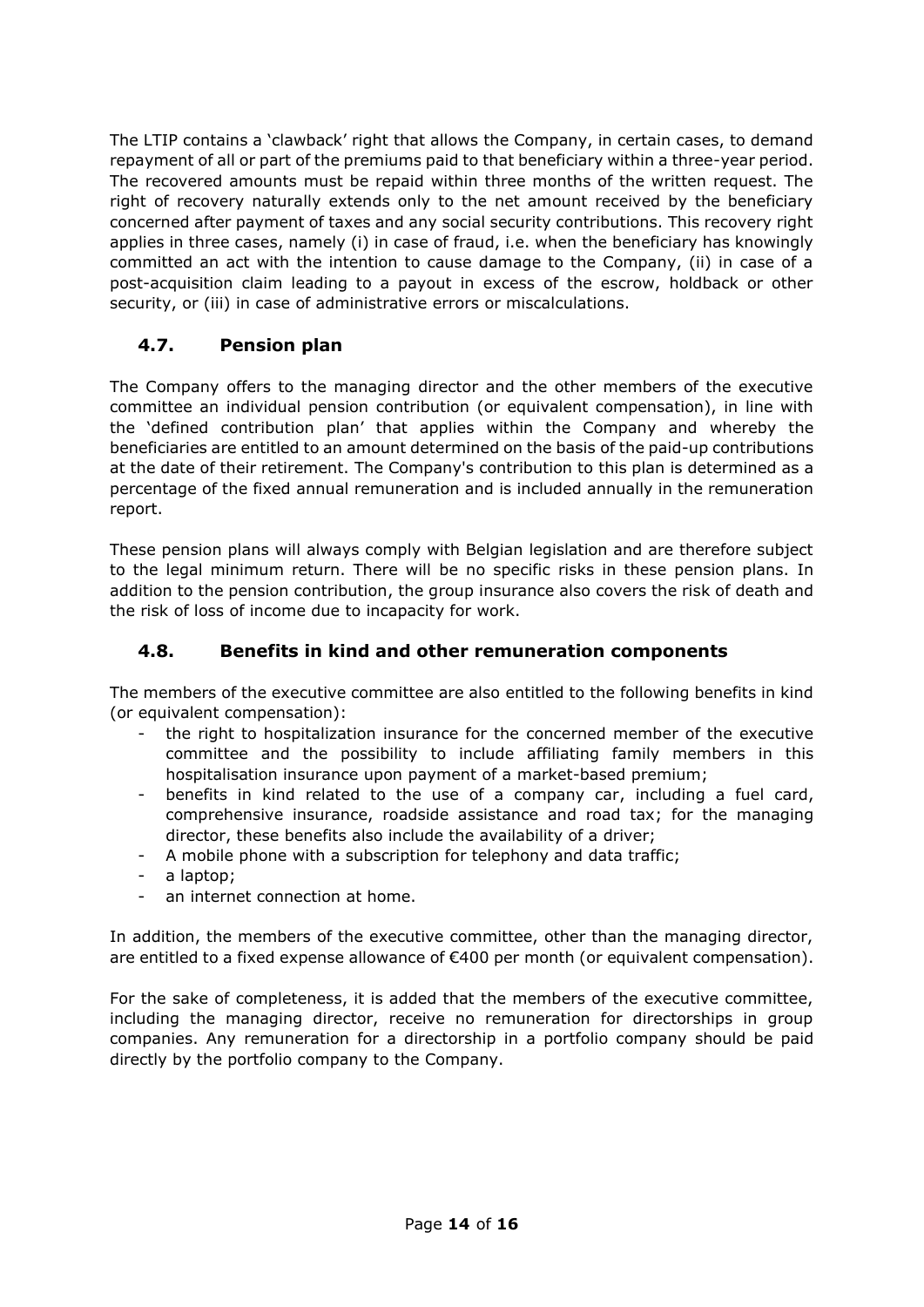## <span id="page-14-0"></span>**4.9. Shareholding guidelines**

Upon the advice of the remuneration committee, the board of directors has, in accordance with recommendation 7.9 of the Code 2020, set the minimum threshold of Gimv shares to be held by the members of the executive committee at a purchase value of €500,000 for the managing director and €250,000 for each other member of the executive committee.

To calculate the value of the package of shares, the purchase price of each share is considered. Shares that were already held prior to the introduction of these 'shareholding guidelines' may be included on the basis of their original acquisition price. Shares purchased to meet the obligation to purchase €25,000 of Gimv shares per percentage entitlement under the LTIP (see above) may also be counted towards the minimum threshold under these shareholding guidelines.

Each member of the executive committee has five years to purchase this package. This term starts at the moment of introduction of this scheme or at the moment of commencement of employment if working for the Company after the introduction. The board of directors can grant an extension of this term in exceptional circumstances, stating motivation. This share package must be held at least until the end of the term of office of the relevant member of the executive committee.

### <span id="page-14-1"></span>**4.10. Share purchase plan**

The Company has developed a share purchase plan, under which it offers the opportunity to yearly purchase a number of the Company's shares at an illiquidity discount of 16.67% on condition that these shares are blocked for a period of at least three years. Since this discount is a market-based remuneration for blocking the shares for more than two years, this share purchase plan is strictly speaking not an element of the remuneration package. However, it is mentioned for the sake of completeness.

The introduction of such a plan is a further alignment with the interests of the shareholders and a further incentive that fits within this remuneration policy.

The shares thus purchased by the parties concerned may be charged at the effective purchase price (after any discount) in order to comply with the investment guideline under the LTIP and/or the shareholding guidelines (see above).

#### <span id="page-14-2"></span>**4.11. Main terms of the contracts**

All members of the executive committee are associated with the Company by a management agreement of indefinite duration with a notice period of twelve months.

The managing director's mandate may be terminated at any time by the general meeting of shareholders without notice or compensation. The contract between the Company and the managing director may also be terminated at any time by the board of directors subject to a twelve months' notice or the payment of a notice fee for twelve months' fixed and short-term variable remuneration and contribution to the group insurance. Upon termination of the agreement with the managing director from the age of sixty, no termination fee is payable.